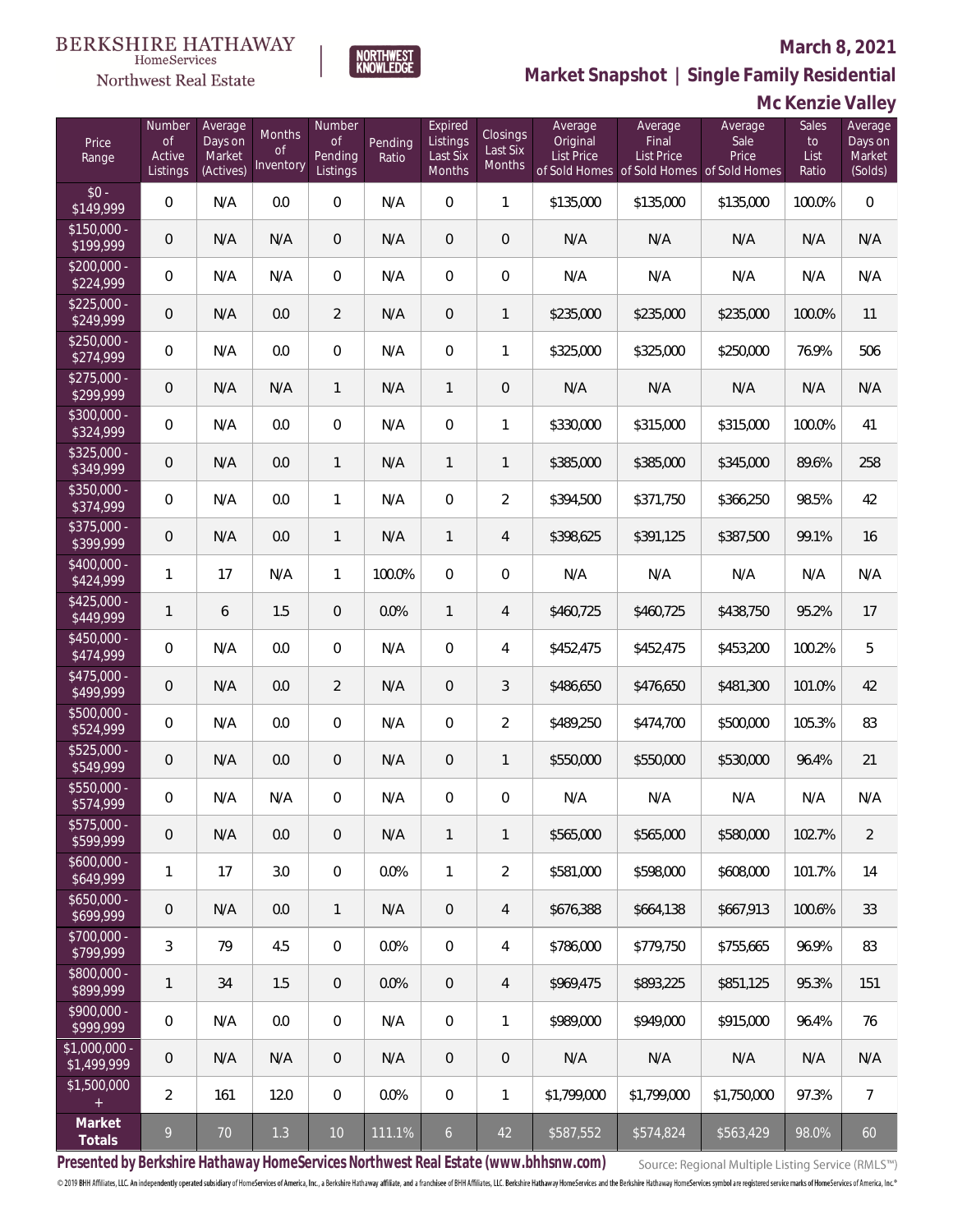

**Market Snapshot | Single Family Residential**

#### **BERKSHIRE HATHAWAY** NORTHWEST<br>KNOWLEDGE  $\label{lem:sevices} \textsc{Home} \textsc{Service} \textsc{s}$

Northwest Real Estate

|                               |                                           |                                           |                           |                                            |                  |                                           |                                       |                                          |                                       | Pleasant Hill / Oakridge                                              |                              |                                         |
|-------------------------------|-------------------------------------------|-------------------------------------------|---------------------------|--------------------------------------------|------------------|-------------------------------------------|---------------------------------------|------------------------------------------|---------------------------------------|-----------------------------------------------------------------------|------------------------------|-----------------------------------------|
| Price<br>Range                | Number<br><b>of</b><br>Active<br>Listings | Average<br>Days on<br>Market<br>(Actives) | Months<br>Οf<br>Inventory | Number<br><b>of</b><br>Pending<br>Listings | Pending<br>Ratio | Expired<br>Listings<br>Last Six<br>Months | <b>Closings</b><br>Last Six<br>Months | Average<br>Original<br><b>List Price</b> | Average<br>Final<br><b>List Price</b> | Average<br>Sale<br>Price<br>of Sold Homes of Sold Homes of Sold Homes | Sales<br>to<br>List<br>Ratio | Average<br>Days on<br>Market<br>(Solds) |
| $$0 -$<br>\$149,999           | $\overline{2}$                            | 59                                        | 3.0                       | 3                                          | 150.0%           | $\boldsymbol{0}$                          | 4                                     | \$94,750                                 | \$90,750                              | \$86,000                                                              | 94.8%                        | 68                                      |
| $$150,000 -$<br>\$199,999     | 1                                         | 152                                       | 0.5                       | 6                                          | 600.0%           | 3                                         | 13                                    | \$175,269                                | \$173,692                             | \$172,169                                                             | 99.1%                        | 42                                      |
| $$200,000 -$<br>\$224,999     | $\overline{0}$                            | N/A                                       | 0.0                       | $\overline{0}$                             | N/A              | $\overline{0}$                            | 4                                     | \$228,725                                | \$221,200                             | \$211,125                                                             | 95.4%                        | 31                                      |
| $$225,000 -$<br>\$249,999     | 0                                         | N/A                                       | 0.0                       | $\overline{2}$                             | N/A              | 1                                         | $\mathfrak{Z}$                        | \$250,467                                | \$245,633                             | \$237,833                                                             | 96.8%                        | 8                                       |
| $$250,000 -$<br>\$274,999     | $\mathbf{1}$                              | 50                                        | 1.0                       | 3                                          | 300.0%           | 1                                         | 6                                     | \$251,550                                | \$249,050                             | \$257,500                                                             | 103.4%                       | 79                                      |
| $$275,000 -$<br>\$299,999     | 1                                         | 11                                        | 1.0                       | 3                                          | 300.0%           | $\overline{0}$                            | 6                                     | \$277,908                                | \$286,158                             | \$282,750                                                             | 98.8%                        | 25                                      |
| \$300,000 -<br>\$324,999      | $\mathbf{1}$                              | 80                                        | 3.0                       | $\overline{2}$                             | 200.0%           | $\overline{0}$                            | $\overline{2}$                        | \$324,000                                | \$303,500                             | \$309,500                                                             | 102.0%                       | 102                                     |
| $$325,000 -$<br>\$349,999     | $\overline{2}$                            | 13                                        | 6.0                       | $\overline{0}$                             | 0.0%             | $\mathbf{1}$                              | $\overline{2}$                        | \$339,950                                | \$320,000                             | \$332,500                                                             | 103.9%                       | 10                                      |
| \$350,000 -<br>\$374,999      | 3                                         | 64                                        | 6.0                       | $\mathbf{0}$                               | 0.0%             | $\overline{0}$                            | 3                                     | \$353,300                                | \$353,300                             | \$351,667                                                             | 99.5%                        | 25                                      |
| \$375,000 -<br>\$399,999      | 0                                         | N/A                                       | 0.0                       | 3                                          | N/A              | $\mathbf 0$                               | $\mathbf{1}$                          | \$390,000                                | \$375,000                             | \$382,500                                                             | 102.0%                       | 74                                      |
| \$400,000 -<br>\$424,999      | $\overline{2}$                            | 69                                        | 6.0                       | $\mathbf{1}$                               | 50.0%            | $\overline{0}$                            | $\overline{2}$                        | \$387,000                                | \$399,450                             | \$407,500                                                             | 102.0%                       | 31                                      |
| $$425,000 -$<br>\$449,999     | 1                                         | 12                                        | 2.0                       | $\mathbf{1}$                               | 100.0%           | $\overline{0}$                            | $\mathfrak{Z}$                        | \$407,267                                | \$407,267                             | \$431,000                                                             | 105.8%                       | 17                                      |
| $$450,000 -$<br>\$474,999     | $\overline{0}$                            | N/A                                       | 0.0                       | $\overline{0}$                             | N/A              | $\boldsymbol{0}$                          | 1                                     | \$499,900                                | \$499,900                             | \$460,000                                                             | 92.0%                        | 19                                      |
| $$475,000 -$<br>\$499,999     | $\overline{2}$                            | 10                                        | 12.0                      | $\overline{0}$                             | 0.0%             | $\mathbf 0$                               | $\mathbf{1}$                          | \$479,900                                | \$479,900                             | \$479,900                                                             | 100.0%                       | 19                                      |
| \$500,000 -<br>\$524,999      | 0                                         | N/A                                       | N/A                       | $\overline{2}$                             | N/A              | $\boldsymbol{0}$                          | $\mathbf 0$                           | N/A                                      | N/A                                   | N/A                                                                   | N/A                          | N/A                                     |
| $$525,000 -$<br>\$549,999     | 0                                         | N/A                                       | 0.0                       | $\mathbf{1}$                               | N/A              | 1                                         | 1                                     | \$525,000                                | \$525,000                             | \$525,000                                                             | 100.0%                       | 157                                     |
| \$550,000 -<br>\$574,999      | 0                                         | N/A                                       | 0.0                       | $\mathbf{0}$                               | N/A              | $\mathbf{0}$                              | $\overline{2}$                        | \$624,800                                | \$599,800                             | \$550,000                                                             | 91.7%                        | 41                                      |
| \$575,000 -<br>\$599,999      | 0                                         | N/A                                       | 0.0                       | $\overline{0}$                             | N/A              | $\overline{0}$                            | $\mathfrak{Z}$                        | \$610,933                                | \$582,583                             | \$577,000                                                             | 99.0%                        | 50                                      |
| $$600.000 -$<br>\$649,999     | $\overline{0}$                            | N/A                                       | 0.0                       | $\mathbf{1}$                               | N/A              | $\overline{0}$                            | 3                                     | \$660,333                                | \$630,333                             | \$615,667                                                             | 97.7%                        | 95                                      |
| $$650,000 -$<br>\$699,999     | 1                                         | 17                                        | 1.5                       | $\mathbf{1}$                               | 100.0%           | $\mathbf{1}$                              | $\overline{4}$                        | \$669,725                                | \$667,475                             | \$676,922                                                             | 101.4%                       | 68                                      |
| $$700,000 -$<br>\$799,999     | 1                                         | 171                                       | 1.5                       | $\overline{0}$                             | 0.0%             | 1                                         | 4                                     | \$783,225                                | \$768,225                             | \$742,250                                                             | 96.6%                        | 103                                     |
| $$800.000 -$<br>\$899,999     | 1                                         | $\overline{4}$                            | 6.0                       | $\overline{0}$                             | 0.0%             | $\overline{0}$                            | 1                                     | \$997,000                                | \$997,000                             | \$899,000                                                             | 90.2%                        | 5                                       |
| $$900.000 -$<br>\$999,999     | $\overline{0}$                            | N/A                                       | N/A                       | $\overline{0}$                             | N/A              | $\overline{0}$                            | $\mathbf 0$                           | N/A                                      | N/A                                   | N/A                                                                   | N/A                          | N/A                                     |
| $$1.000.000 -$<br>\$1,499,999 | 1                                         | 280                                       | N/A                       | $\overline{0}$                             | $0.0\%$          | $\mathbf{1}$                              | $\overline{0}$                        | N/A                                      | N/A                                   | N/A                                                                   | N/A                          | N/A                                     |
| \$1,500,000                   | $\overline{2}$                            | 182                                       | N/A                       | $\overline{0}$                             | $0.0\%$          | $\overline{0}$                            | $\mathbf 0$                           | N/A                                      | N/A                                   | N/A                                                                   | N/A                          | N/A                                     |
| Market<br>Totals              | 22                                        | 74                                        | 1.9                       | 29                                         | 131.8%           | 10                                        | 69                                    | \$371,756                                | \$365,790                             | \$361,301                                                             | 98.8%                        | 50                                      |

**Presented by Berkshire Hathaway HomeServices Northwest Real Estate (www.bhhsnw.com)**

Source: Regional Multiple Listing Service (RMLS™)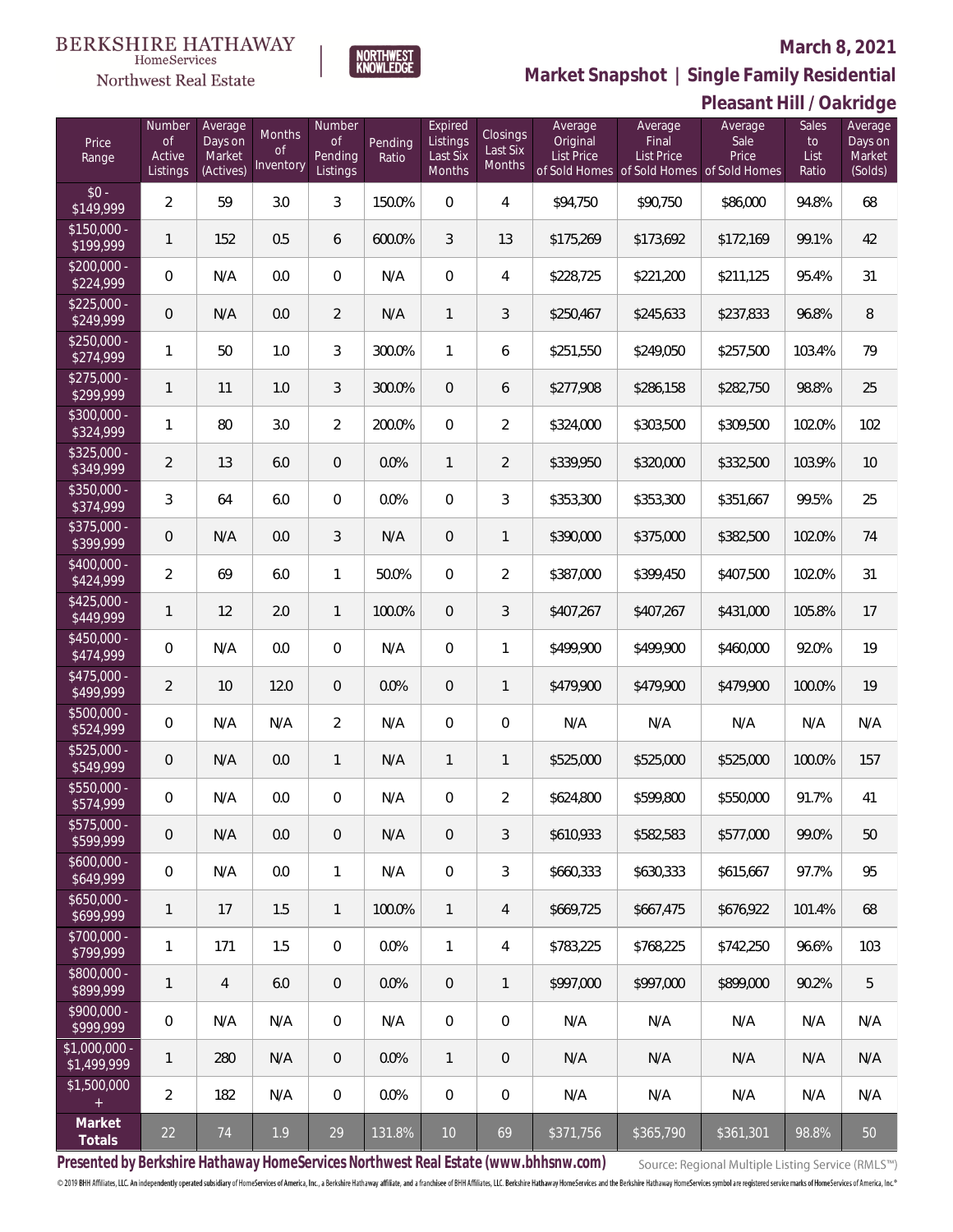

NORTHWEST<br>KNOWLEDGE

Northwest Real Estate

**Market Snapshot | Single Family Residential**

|                               |                                           |                                           |                                  |                                            |                  |                                           |                                       |                                          |                                                                             | South Lane Properties    |                                     |                                         |
|-------------------------------|-------------------------------------------|-------------------------------------------|----------------------------------|--------------------------------------------|------------------|-------------------------------------------|---------------------------------------|------------------------------------------|-----------------------------------------------------------------------------|--------------------------|-------------------------------------|-----------------------------------------|
| Price<br>Range                | Number<br><b>of</b><br>Active<br>Listings | Average<br>Days on<br>Market<br>(Actives) | Months<br><b>of</b><br>Inventory | Number<br><b>of</b><br>Pending<br>Listings | Pending<br>Ratio | Expired<br>Listings<br>Last Six<br>Months | Closings<br>Last Six<br><b>Months</b> | Average<br>Original<br><b>List Price</b> | Average<br>Final<br>List Price<br>of Sold Homes of Sold Homes of Sold Homes | Average<br>Sale<br>Price | <b>Sales</b><br>to<br>List<br>Ratio | Average<br>Days on<br>Market<br>(Solds) |
| $$0 -$<br>\$149,999           | $\boldsymbol{0}$                          | N/A                                       | 0.0                              | $\boldsymbol{0}$                           | N/A              | $\overline{0}$                            | 3                                     | \$118,333                                | \$118,333                                                                   | \$106,333                | 89.9%                               | 16                                      |
| $$150,000 -$<br>\$199,999     | $\mathbf{1}$                              | 415                                       | 0.9                              | 3                                          | 300.0%           | $\overline{0}$                            | $\overline{7}$                        | \$204,486                                | \$191,071                                                                   | \$181,429                | 95.0%                               | 128                                     |
| $$200,000 -$<br>\$224,999     | 0                                         | N/A                                       | 0.0                              | $\boldsymbol{0}$                           | N/A              | $\overline{0}$                            | $\overline{7}$                        | \$217,000                                | \$209,857                                                                   | \$211,357                | 100.7%                              | 17                                      |
| $$225,000 -$<br>\$249,999     | 0                                         | N/A                                       | 0.0                              | $\overline{4}$                             | N/A              | $\overline{2}$                            | 13                                    | \$241,723                                | \$241,669                                                                   | \$238,365                | 98.6%                               | 17                                      |
| $$250,000 -$<br>\$274,999     | 0                                         | N/A                                       | 0.0                              | 9                                          | N/A              | $\overline{2}$                            | 28                                    | \$256,116                                | \$254,702                                                                   | \$260,663                | 102.3%                              | 18                                      |
| $$275,000 -$<br>\$299,999     | $\overline{4}$                            | 99                                        | 0.9                              | 8                                          | 200.0%           | $\overline{0}$                            | 27                                    | \$282,322                                | \$281,989                                                                   | \$288,114                | 102.2%                              | $\overline{7}$                          |
| $$300,000 -$<br>\$324,999     | $\overline{a}$                            | 11                                        | 0.5                              | 5                                          | 250.0%           | $\overline{0}$                            | 26                                    | \$303,427                                | \$302,150                                                                   | \$308,840                | 102.2%                              | 13                                      |
| $$325,000 -$<br>\$349,999     | $\overline{a}$                            | 10                                        | 0.5                              | $\mathbf 5$                                | 250.0%           | 1                                         | 24                                    | \$334,767                                | \$333,485                                                                   | \$337,528                | 101.2%                              | 17                                      |
| $$350,000 -$<br>\$374,999     | 1                                         | 124                                       | 0.4                              | 5                                          | 500.0%           | 1                                         | 14                                    | \$364,700                                | \$360,764                                                                   | \$360,250                | 99.9%                               | 34                                      |
| \$375,000 -<br>\$399,999      | 1                                         | 33                                        | 0.4                              | 6                                          | 600.0%           | $\mathbf{1}$                              | 17                                    | \$390,259                                | \$382,624                                                                   | \$384,200                | 100.4%                              | 43                                      |
| $$400,000 -$<br>\$424,999     | $\overline{a}$                            | $\overline{4}$                            | 2.4                              | $\boldsymbol{0}$                           | 0.0%             | $\overline{0}$                            | 5                                     | \$415,560                                | \$406,260                                                                   | \$415,250                | 102.2%                              | 27                                      |
| $$425,000 -$<br>\$449,999     | $\overline{2}$                            | 46                                        | 3.0                              | $\mathbf{1}$                               | 50.0%            | $\mathbf{1}$                              | 4                                     | \$431,200                                | \$431,200                                                                   | \$438,700                | 101.7%                              | $\overline{7}$                          |
| $$450,000 -$<br>\$474,999     | $\mathbf{1}$                              | 9                                         | 1.5                              | $\boldsymbol{0}$                           | 0.0%             | $\overline{0}$                            | 4                                     | \$461,200                                | \$451,200                                                                   | \$456,250                | 101.1%                              | 20                                      |
| \$475,000 -<br>\$499,999      | 1                                         | 3                                         | 1.2                              | $\overline{2}$                             | 200.0%           | $\overline{0}$                            | 5                                     | \$499,740                                | \$494,740                                                                   | \$485,500                | 98.1%                               | 49                                      |
| $$500,000 -$<br>\$524,999     | $\boldsymbol{0}$                          | N/A                                       | 0.0                              | $\boldsymbol{0}$                           | N/A              | $\overline{0}$                            | $\overline{2}$                        | \$537,500                                | \$516,950                                                                   | \$519,450                | 100.5%                              | 104                                     |
| \$525,000 -<br>\$549,999      | 1                                         | 11                                        | 0.8                              | $\mathbf{1}$                               | 100.0%           | 1                                         | 8                                     | \$535,375                                | \$539,738                                                                   | \$535,884                | 99.3%                               | 35                                      |
| \$550,000<br>\$574,999        | 1                                         | 222                                       | 0.8                              | $\overline{0}$                             | 0.0%             | $\Omega$                                  | 8                                     | \$591,500                                | \$571,488                                                                   | \$557,938                | 97.6%                               | 142                                     |
| $$575,000 -$<br>\$599,999     | 3                                         | 22                                        | 3.0                              | $\mathbf{1}$                               | 33.3%            | $\overline{0}$                            | 6                                     | \$622,983                                | \$600,983                                                                   | \$591,242                | 98.4%                               | 48                                      |
| $$600,000 -$<br>\$649,999     | 1                                         | 4                                         | N/A                              | $\mathbf{1}$                               | 100.0%           | 4                                         | 0                                     | N/A                                      | N/A                                                                         | N/A                      | N/A                                 | N/A                                     |
| $$650,000 -$<br>\$699,999     | 1                                         | 5                                         | 6.0                              | $\mathbf 0$                                | 0.0%             | $\mathbf{1}$                              | $\mathbf{1}$                          | \$699,999                                | \$699,999                                                                   | \$669,000                | 95.6%                               | 35                                      |
| $$700,000 -$<br>\$799,999     | $\mathfrak{Z}$                            | 115                                       | 9.0                              | $\overline{2}$                             | 66.7%            | $\mathbf{1}$                              | $\overline{2}$                        | \$699.950                                | \$729,950                                                                   | \$744,500                | 102.0%                              | 248                                     |
| \$800,000 -<br>\$899,999      | 0                                         | N/A                                       | N/A                              | $\mathbf{1}$                               | N/A              | $\overline{0}$                            | 0                                     | N/A                                      | N/A                                                                         | N/A                      | N/A                                 | N/A                                     |
| $$900,000 -$<br>\$999,999     | $\overline{2}$                            | 142                                       | 6.0                              | $\overline{2}$                             | 100.0%           | $\mathbf{0}$                              | $\overline{2}$                        | \$964,450                                | \$937,450                                                                   | \$932,450                | 99.5%                               | 98                                      |
| $$1,000,000 -$<br>\$1,499,999 | $\overline{2}$                            | 278                                       | 4.0                              | $\overline{0}$                             | 0.0%             | $\overline{0}$                            | 3                                     | \$1,131,667                              | \$1,131,667                                                                 | \$1,081,667              | 95.6%                               | 140                                     |
| \$1,500,000<br>$+$            | 1                                         | 206                                       | N/A                              | $\overline{0}$                             | 0.0%             | $\mathbf 0$                               | 0                                     | N/A                                      | N/A                                                                         | N/A                      | N/A                                 | N/A                                     |
| Market<br>Totals              | 32                                        | 88                                        | 0.9                              | 56                                         | 175.0%           | 15                                        | 216                                   | \$362,515                                | \$358,599                                                                   | \$359,438                | 100.2%                              | 35                                      |

**Presented by Berkshire Hathaway HomeServices Northwest Real Estate (www.bhhsnw.com)**

Source: Regional Multiple Listing Service (RMLS™)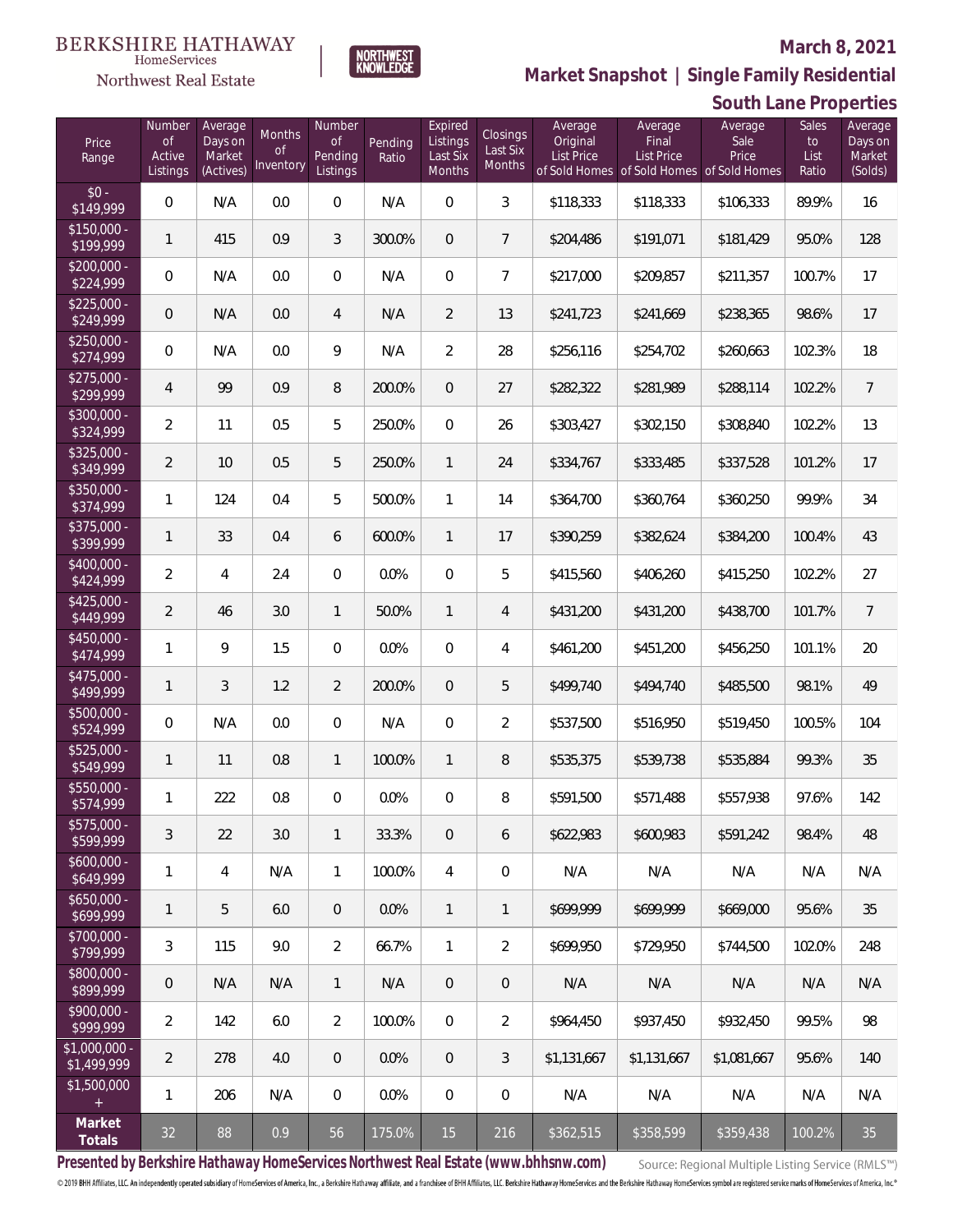**West Lane Properties**



**NORTHWEST**<br>KNOWLEDGE

Northwest Real Estate

**Market Snapshot | Single Family Residential**

| Price<br>Range               | Number<br><b>of</b><br>Active<br>Listings | Average<br>Days on<br>Market<br>(Actives) | Months<br>Οf<br>Inventory | Number<br><b>of</b><br>Pending<br>Listings | Pending<br>Ratio | Expired<br>Listings<br>Last Six<br>Months | Closings<br>Last Six<br>Months | Average<br>Original<br>List Price | Average<br>Final<br><b>List Price</b><br>of Sold Homes of Sold Homes | Average<br>Sale<br>Price<br>of Sold Homes | Sales<br>to<br>List<br>Ratio | Average<br>Days on<br>Market<br>(Solds) |
|------------------------------|-------------------------------------------|-------------------------------------------|---------------------------|--------------------------------------------|------------------|-------------------------------------------|--------------------------------|-----------------------------------|----------------------------------------------------------------------|-------------------------------------------|------------------------------|-----------------------------------------|
| $$0 -$<br>\$149,999          | $\overline{0}$                            | N/A                                       | 0.0                       | 3                                          | N/A              | 1                                         | 1                              | \$94,900                          | \$94,900                                                             | \$107,400                                 | 113.2%                       | 21                                      |
| $$150,000 -$<br>\$199,999    | 1                                         | 28                                        | 6.0                       | $\overline{0}$                             | 0.0%             | $\overline{0}$                            | 1                              | \$160,000                         | \$160,000                                                            | \$160,000                                 | 100.0%                       | 5                                       |
| $$200,000 -$<br>\$224,999    | $\overline{0}$                            | N/A                                       | 0.0                       | $\mathbf 0$                                | N/A              | $\overline{2}$                            | 8                              | \$221,550                         | \$230,800                                                            | \$213,625                                 | 92.6%                        | 49                                      |
| $$225,000 -$<br>\$249,999    | 1                                         | 151                                       | 1.5                       | $\overline{0}$                             | 0.0%             | $\overline{0}$                            | $\overline{4}$                 | \$231,550                         | \$226,050                                                            | \$233,781                                 | 103.4%                       | 57                                      |
| $$250,000 -$<br>\$274,999    | $\overline{2}$                            | 130                                       | 4.0                       | $\overline{2}$                             | 100.0%           | $\mathbf{0}$                              | 3                              | \$288,333                         | \$279,667                                                            | \$270,667                                 | 96.8%                        | 48                                      |
| $$275,000 -$<br>\$299,999    | 1                                         | 237                                       | 0.5                       | $\overline{0}$                             | 0.0%             | $\overline{0}$                            | 13                             | \$281,738                         | \$279,808                                                            | \$285,692                                 | 102.1%                       | 10                                      |
| \$300,000 -<br>\$324,999     | $\overline{0}$                            | N/A                                       | 0.0                       | $\overline{2}$                             | N/A              | 1                                         | 12                             | \$303,992                         | \$303,658                                                            | \$311,279                                 | 102.5%                       | 13                                      |
| \$325,000 -<br>\$349,999     | $\overline{0}$                            | N/A                                       | 0.0                       | 6                                          | N/A              | $\mathbf{1}$                              | 16                             | \$328,538                         | \$327,356                                                            | \$337,748                                 | 103.2%                       | 8                                       |
| \$350,000 -<br>\$374,999     | $\mathbf{0}$                              | N/A                                       | 0.0                       | $\mathbf{0}$                               | N/A              | 1                                         | 12                             | \$355,033                         | \$353,692                                                            | \$362,421                                 | 102.5%                       | 10                                      |
| \$375,000 -<br>\$399,999     | 1                                         | 47                                        | 0.6                       | $\overline{4}$                             | 400.0%           | 2                                         | 10                             | \$391,640                         | \$385,970                                                            | \$387,440                                 | 100.4%                       | 31                                      |
| \$400,000 -<br>\$424,999     | $\mathbf{0}$                              | N/A                                       | 0.0                       | 2                                          | N/A              | $\overline{0}$                            | 1                              | \$389,000                         | \$389,000                                                            | \$414,500                                 | 106.6%                       | 5                                       |
| $$425,000 -$<br>\$449,999    | $\overline{0}$                            | N/A                                       | 0.0                       | $\mathbf{1}$                               | N/A              | $\overline{0}$                            | 5                              | \$412,800                         | \$412,800                                                            | \$432,631                                 | 104.8%                       | 17                                      |
| \$450,000 -<br>\$474,999     | $\Omega$                                  | N/A                                       | 0.0                       | $\mathbf{1}$                               | N/A              | $\mathbf 0$                               | $\overline{2}$                 | \$459,950                         | \$472,500                                                            | \$465,000                                 | 98.4%                        | 74                                      |
| $$475,000 -$<br>\$499,999    | $\overline{0}$                            | N/A                                       | 0.0                       | $\mathbf{1}$                               | N/A              | $\overline{0}$                            | $\mathbf{1}$                   | \$465,000                         | \$465,000                                                            | \$479,000                                 | 103.0%                       | 9                                       |
| \$500,000 -<br>\$524,999     | $\mathbf{0}$                              | N/A                                       | 0.0                       | $\mathbf{1}$                               | N/A              | $\overline{0}$                            | $\overline{4}$                 | \$482,425                         | \$473,175                                                            | \$505,125                                 | 106.8%                       | 45                                      |
| $$525,000 -$<br>\$549,999    | $\overline{0}$                            | N/A                                       | 0.0                       | $\mathbf{1}$                               | N/A              | $\theta$                                  | $\mathfrak{Z}$                 | \$558,300                         | \$549,967                                                            | \$531,167                                 | 96.6%                        | 26                                      |
| \$550,000 -<br>\$574,999     | $\overline{0}$                            | N/A                                       | 0.0                       | $\overline{0}$                             | N/A              | $\mathbf 0$                               | $\overline{2}$                 | \$520,000                         | \$520,000                                                            | \$553,500                                 | 106.4%                       | 6                                       |
| $$575,000 -$<br>\$599,999    | 1                                         | 12                                        | 3.0                       | $\mathbf{1}$                               | 100.0%           | $\theta$                                  | $\overline{2}$                 | \$610,000                         | \$600,000                                                            | \$587,500                                 | 97.9%                        | 30                                      |
| $$600,000 -$<br>\$649,999    | $\mathbf 0$                               | N/A                                       | 0.0                       | $\overline{2}$                             | N/A              | $\mathbf 0$                               | $\sqrt{3}$                     | \$631,300                         | \$619,667                                                            | \$621,017                                 | 100.2%                       | 84                                      |
| $$650,000 -$<br>\$699,999    | $\overline{0}$                            | N/A                                       | 0.0                       | $\mathbf{1}$                               | N/A              | $\sqrt{a}$                                | $\mathbf{1}$                   | \$655,000                         | \$655,000                                                            | \$655,000                                 | 100.0%                       | $\sqrt{a}$                              |
| \$700,000 -<br>\$799,999     | 1                                         | 351                                       | 1.5                       | $\mathbf{1}$                               | 100.0%           | $\mathbf 0$                               | $\overline{4}$                 | \$755,975                         | \$747,475                                                            | \$733,125                                 | 98.1%                        | 74                                      |
| \$800,000 -<br>\$899,999     | $\overline{0}$                            | N/A                                       | 0.0                       | $\mathbf{1}$                               | N/A              | $\mathbf{1}$                              | $\overline{2}$                 | \$892,500                         | \$880,000                                                            | \$857,500                                 | 97.4%                        | 32                                      |
| \$900,000 -<br>\$999,999     | $\mathbf 0$                               | N/A                                       | 0.0                       | $\mathbf 0$                                | N/A              | $\mathbf 0$                               | $\overline{2}$                 | \$965,000                         | \$965,000                                                            | \$961,250                                 | 99.6%                        | 33                                      |
| \$1,000,000 -<br>\$1,499,999 | $\overline{0}$                            | N/A                                       | 0.0                       | $\mathbf{1}$                               | N/A              | $\theta$                                  | $\mathbf{1}$                   | \$1,500,000                       | \$1,200,000                                                          | \$1,200,000                               | 100.0%                       | 544                                     |
| \$1,500,000<br>$+$           | 1                                         | 838                                       | N/A                       | $\mathbf 0$                                | 0.0%             | $\mathbf{1}$                              | $\boldsymbol{0}$               | N/A                               | N/A                                                                  | N/A                                       | N/A                          | N/A                                     |
| Market<br>Totals             | 9                                         | 214                                       | 0.5                       | 31                                         | 344.4%           | 10                                        | 113                            | \$398,696                         | \$393,868                                                            | \$397,973                                 | 101.0%                       | $30\,$                                  |

**Presented by Berkshire Hathaway HomeServices Northwest Real Estate (www.bhhsnw.com)**

Source: Regional Multiple Listing Service (RMLS™)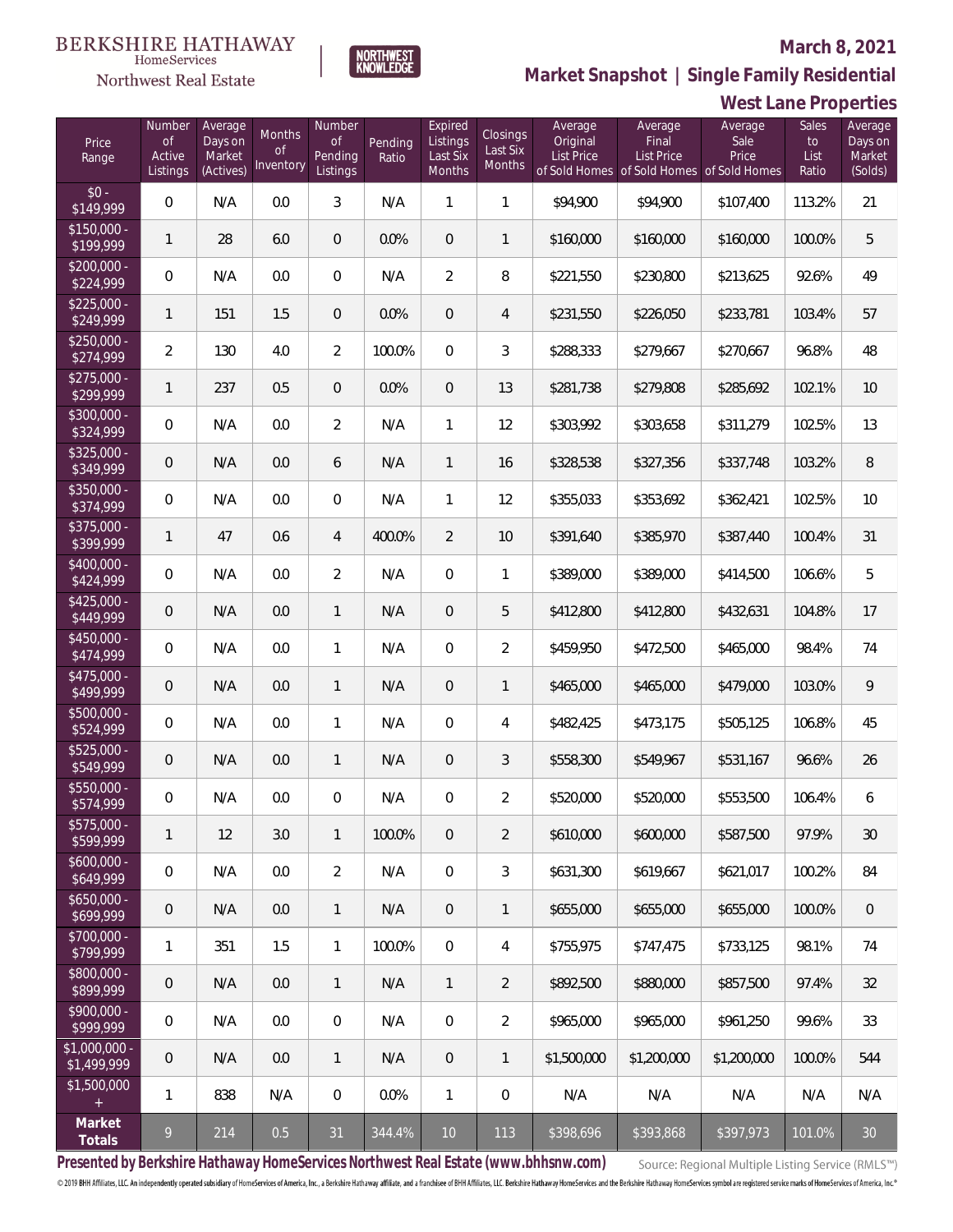

**NORTHWEST**<br>KNOWLEDGE **Market Snapshot | Single Family Residential**

# **Junction City**

| Price<br>Range                | Number<br>of<br>Active<br>Listings | Average<br>Days on<br>Market<br>(Actives) | <b>Months</b><br>0f<br>Inventory | Number<br>Οf<br>Pending<br>Listings | Pending<br>Ratio | Expired<br>Listings<br>Last Six<br>Months | Closings<br>Last Six<br>Months | Average<br>Original<br><b>List Price</b> | Average<br>Final<br><b>List Price</b><br>of Sold Homes of Sold Homes of Sold Homes | Average<br>Sale<br>Price | <b>Sales</b><br>to<br>List<br>Ratio | Average<br>Days on<br>Market<br>(Solds) |
|-------------------------------|------------------------------------|-------------------------------------------|----------------------------------|-------------------------------------|------------------|-------------------------------------------|--------------------------------|------------------------------------------|------------------------------------------------------------------------------------|--------------------------|-------------------------------------|-----------------------------------------|
| $$0 -$<br>\$149,999           | $\overline{0}$                     | N/A                                       | N/A                              | $\overline{0}$                      | N/A              | $\overline{0}$                            | $\overline{0}$                 | N/A                                      | N/A                                                                                | N/A                      | N/A                                 | N/A                                     |
| $$150,000 -$<br>\$199,999     | $\overline{0}$                     | N/A                                       | 0.0                              | $\overline{0}$                      | N/A              | $\overline{0}$                            | 1                              | \$189,000                                | \$175,000                                                                          | \$165,000                | 94.3%                               | 141                                     |
| $$200,000 -$<br>\$224,999     | $\overline{0}$                     | N/A                                       | 0.0                              | $\mathbf{0}$                        | N/A              | $\overline{0}$                            | 1                              | \$200,000                                | \$200,000                                                                          | \$212,037                | 106.0%                              | 8                                       |
| $$225,000 -$<br>\$249,999     | 1                                  | 5                                         | 3.0                              | $\mathbf{1}$                        | 100.0%           | $\overline{0}$                            | $\overline{2}$                 | \$240,000                                | \$240,000                                                                          | \$245,000                | 102.1%                              | $\overline{4}$                          |
| $$250,000 -$<br>\$274,999     | $\overline{0}$                     | N/A                                       | 0.0                              | $\mathbf{1}$                        | N/A              | $\mathbf{1}$                              | 6                              | \$261,483                                | \$260,650                                                                          | \$263,850                | 101.2%                              | 29                                      |
| $$275,000 -$<br>\$299,999     | 1                                  | 546                                       | 0.5                              | $\overline{4}$                      | 400.0%           | $\overline{0}$                            | 12                             | \$284,900                                | \$280,983                                                                          | \$287,700                | 102.4%                              | 22                                      |
| $$300,000 -$<br>\$324,999     | $\overline{0}$                     | N/A                                       | 0.0                              | $\mathbf{1}$                        | N/A              | $\mathbf{0}$                              | 5                              | \$303,980                                | \$302,980                                                                          | \$307,400                | 101.5%                              | 9                                       |
| $$325,000 -$<br>\$349,999     | $\overline{0}$                     | N/A                                       | 0.0                              | $\mathbf{1}$                        | N/A              | $\overline{0}$                            | 9                              | \$333,044                                | \$327,100                                                                          | \$333,556                | 102.0%                              | 32                                      |
| $$350,000 -$<br>\$374,999     | $\overline{0}$                     | N/A                                       | 0.0                              | $\mathbf{1}$                        | N/A              | $\mathbf{1}$                              | 10                             | \$354,920                                | \$354,930                                                                          | \$360,090                | 101.5%                              | 9                                       |
| $$375,000 -$<br>\$399,999     | $\overline{0}$                     | N/A                                       | 0.0                              | $\mathbf{1}$                        | N/A              | $\overline{0}$                            | 12                             | \$382,117                                | \$381,283                                                                          | \$386,250                | 101.3%                              | 11                                      |
| $$400,000 -$<br>\$424,999     | $\overline{0}$                     | N/A                                       | 0.0                              | $\mathbf{1}$                        | N/A              | $\overline{0}$                            | 3                              | \$396,000                                | \$396,000                                                                          | \$401,667                | 101.4%                              | $\overline{4}$                          |
| $$425,000 -$<br>\$449,999     | $\overline{0}$                     | N/A                                       | 0.0                              | $\mathbf{1}$                        | N/A              | $\mathbf{1}$                              | 3                              | \$429,833                                | \$429,833                                                                          | \$435,000                | 101.2%                              | 12                                      |
| $$450,000 -$<br>\$474,999     | $\overline{0}$                     | N/A                                       | 0.0                              | $\overline{0}$                      | N/A              | $\overline{0}$                            | 3                              | \$455,666                                | \$454,000                                                                          | \$462,761                | 101.9%                              | 95                                      |
| $$475,000 -$<br>\$499,999     | 1                                  | 19                                        | 0.8                              | $\overline{0}$                      | 0.0%             | $\overline{0}$                            | 8                              | \$492,963                                | \$489,462                                                                          | \$488,456                | 99.8%                               | 78                                      |
| $$500,000 -$<br>\$524,999     | $\overline{0}$                     | N/A                                       | 0.0                              | $\mathbf{1}$                        | N/A              | $\mathbf{0}$                              | 3                              | \$481,333                                | \$481,333                                                                          | \$514,667                | 106.9%                              | 36                                      |
| $$525,000 -$<br>\$549,999     | $\overline{0}$                     | N/A                                       | N/A                              | $\overline{0}$                      | N/A              | $\overline{0}$                            | $\mathbf 0$                    | N/A                                      | N/A                                                                                | N/A                      | N/A                                 | N/A                                     |
| \$550,000 -<br>\$574,999      | 0                                  | N/A                                       | 0.0                              | $\overline{2}$                      | N/A              | $\mathbf{0}$                              | 1                              | \$549,900                                | \$549,900                                                                          | \$570,000                | 103.7%                              | $\mathfrak{Z}$                          |
| $$575,000 -$<br>\$599,999     | $\overline{0}$                     | N/A                                       | 0.0                              | $\theta$                            | N/A              | $\overline{0}$                            | 3                              | \$601,333                                | \$579,500                                                                          | \$583,500                | 100.7%                              | 36                                      |
| $$600,000 -$<br>\$649,999     | $\mathbf 0$                        | N/A                                       | 0.0                              | 0                                   | N/A              | 0                                         | $\overline{2}$                 | \$665,000                                | \$627,500                                                                          | \$612,500                | 97.6%                               | 152                                     |
| $$650,000 -$<br>\$699,999     | $\overline{0}$                     | N/A                                       | 0.0                              | $\mathbf{1}$                        | N/A              | $\overline{0}$                            | $\overline{2}$                 | \$675,000                                | \$675,000                                                                          | \$672,500                | 99.6%                               | $\overline{4}$                          |
| $$700,000 -$<br>\$799,999     | $\mathbf 0$                        | N/A                                       | 0.0                              | 0                                   | N/A              | $\boldsymbol{0}$                          | 1                              | \$997,000                                | \$698,000                                                                          | \$750,500                | 107.5%                              | 364                                     |
| $$800,000 -$<br>\$899,999     | 3                                  | 93                                        | 6.0                              | $\theta$                            | 0.0%             | $\overline{0}$                            | 3                              | \$896,500                                | \$846,633                                                                          | \$824,967                | 97.4%                               | 81                                      |
| $$900,000 -$<br>\$999,999     | $\mathbf 0$                        | N/A                                       | 0.0                              | $\boldsymbol{0}$                    | N/A              | $\boldsymbol{0}$                          | 3                              | \$973,333                                | \$968,333                                                                          | \$940,000                | 97.1%                               | 65                                      |
| $$1,000,000 -$<br>\$1,499,999 | 1                                  | $\overline{7}$                            | 6.0                              | $\theta$                            | 0.0%             | $\overline{0}$                            | $\mathbf{1}$                   | \$649,900                                | \$1,195,000                                                                        | \$1,075,000              | 90.0%                               | 32                                      |
| \$1,500,000<br>$+$            | 1                                  | 272                                       | N/A                              | 0                                   | 0.0%             | 0                                         | $\mathbf 0$                    | N/A                                      | N/A                                                                                | N/A                      | N/A                                 | N/A                                     |
| Market<br>Totals              | $8\phantom{.}$                     | 141                                       | 0.5                              | 16                                  | 200.0%           | $\overline{3}$                            | 94                             | \$425,863                                | \$423,454                                                                          | \$425,939                | 100.6%                              | 37                                      |

**Presented by Berkshire Hathaway HomeServices Northwest Real Estate (www.bhhsnw.com)**

Source: Regional Multiple Listing Service (RMLS™)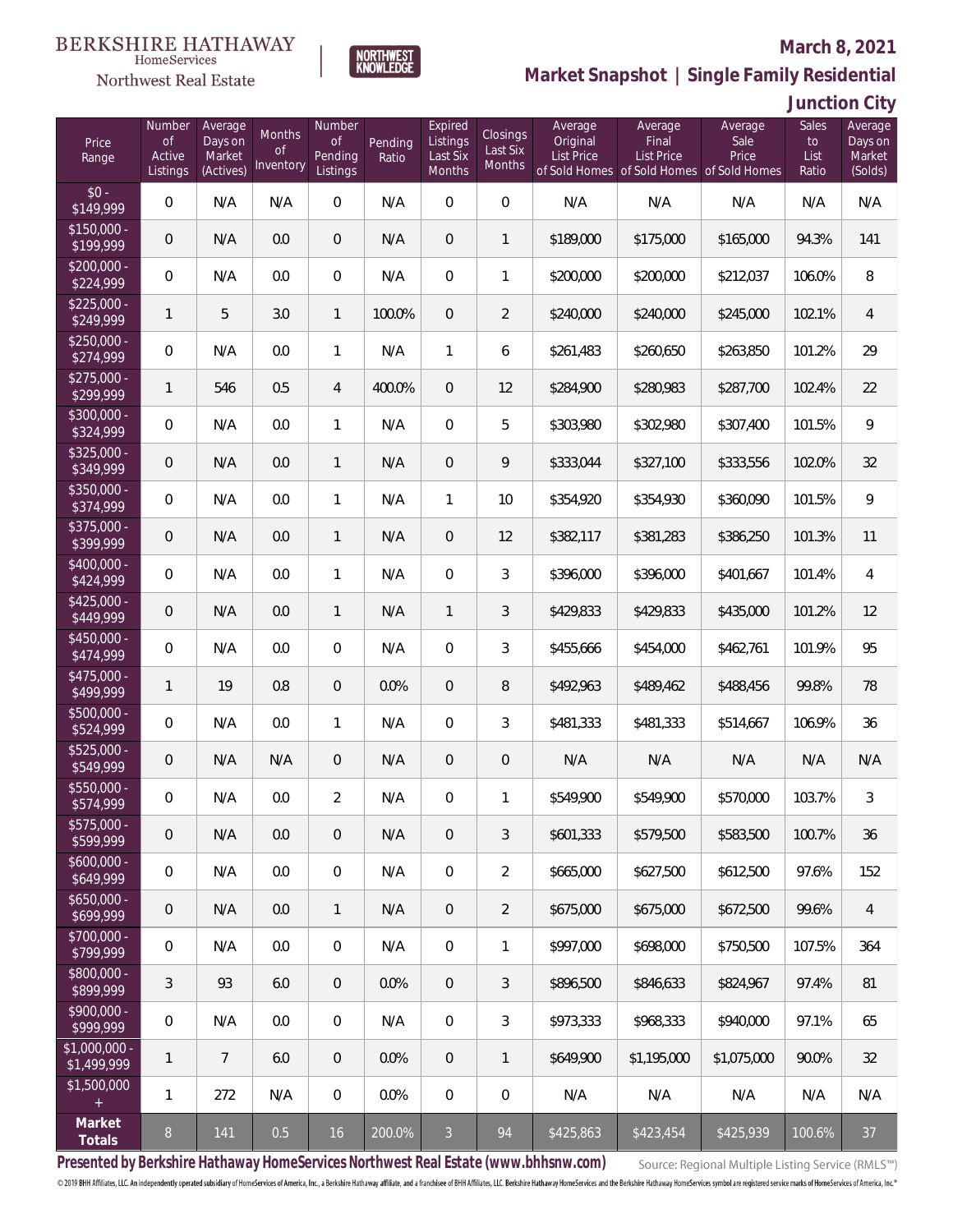

**NORTHWEST**<br>KNOWLEDGE

Northwest Real Estate

**Market Snapshot | Single Family Residential**

**Coburg 1 - 5**

| Price<br>Range                | Number<br><b>of</b><br>Active<br>Listings | Average<br>Days on<br>Market<br>(Actives) | Months<br>0f<br>Inventory | Number<br><b>of</b><br>Pending<br>Listings | Pending<br>Ratio | Expired<br>Listings<br>Last Six<br>Months | Closings<br>Last Six<br>Months | Average<br>Original<br><b>List Price</b> | Average<br>Final<br>List Price<br>of Sold Homes of Sold Homes of Sold Homes | Average<br>Sale<br>Price | Sales<br>to<br>List<br>Ratio | Average<br>Days on<br>Market<br>(Solds) |
|-------------------------------|-------------------------------------------|-------------------------------------------|---------------------------|--------------------------------------------|------------------|-------------------------------------------|--------------------------------|------------------------------------------|-----------------------------------------------------------------------------|--------------------------|------------------------------|-----------------------------------------|
| $$0 -$<br>\$149,999           | $\overline{0}$                            | N/A                                       | N/A                       | $\overline{0}$                             | N/A              | $\Omega$                                  | $\overline{0}$                 | N/A                                      | N/A                                                                         | N/A                      | N/A                          | N/A                                     |
| $$150,000 -$<br>\$199,999     | $\overline{0}$                            | N/A                                       | N/A                       | $\overline{0}$                             | N/A              | $\overline{0}$                            | $\boldsymbol{0}$               | N/A                                      | N/A                                                                         | N/A                      | N/A                          | N/A                                     |
| $$200,000 -$<br>\$224,999     | $\overline{0}$                            | N/A                                       | N/A                       | $\overline{0}$                             | N/A              | $\overline{0}$                            | $\boldsymbol{0}$               | N/A                                      | N/A                                                                         | N/A                      | N/A                          | N/A                                     |
| $$225,000 -$<br>\$249,999     | $\overline{0}$                            | N/A                                       | N/A                       | $\overline{0}$                             | N/A              | $\overline{0}$                            | $\overline{0}$                 | N/A                                      | N/A                                                                         | N/A                      | N/A                          | N/A                                     |
| $$250,000 -$<br>\$274,999     | $\mathbf 0$                               | N/A                                       | N/A                       | $\overline{0}$                             | N/A              | $\overline{0}$                            | 0                              | N/A                                      | N/A                                                                         | N/A                      | N/A                          | N/A                                     |
| $$275,000 -$<br>\$299,999     | $\mathbf 0$                               | N/A                                       | 0.0                       | $\overline{0}$                             | N/A              | $\overline{0}$                            | $\mathbf{1}$                   | \$250,000                                | \$250,000                                                                   | \$285,250                | 114.1%                       | 4                                       |
| \$300,000 -<br>\$324,999      | $\mathbf 0$                               | N/A                                       | 0.0                       | $\overline{0}$                             | N/A              | $\overline{0}$                            | 1                              | \$295,000                                | \$295,000                                                                   | \$316,500                | 107.3%                       | $\overline{2}$                          |
| $$325,000 -$<br>\$349,999     | $\mathbf 0$                               | N/A                                       | 0.0                       | $\overline{0}$                             | N/A              | $\overline{0}$                            | $\mathbf{1}$                   | \$349,900                                | \$349,900                                                                   | \$349,900                | 100.0%                       | 214                                     |
| \$350,000 -<br>\$374,999      | $\mathbf 0$                               | N/A                                       | 0.0                       | $\overline{0}$                             | N/A              | $\overline{0}$                            | 1                              | \$439,900                                | \$359,000                                                                   | \$370,000                | 103.1%                       | 45                                      |
| $$375,000 -$<br>\$399,999     | $\boldsymbol{0}$                          | N/A                                       | 0.0                       | $\overline{0}$                             | N/A              | $\overline{0}$                            | 3                              | \$423,333                                | \$399,667                                                                   | \$388,000                | 97.1%                        | 27                                      |
| \$400,000 -<br>\$424,999      | $\overline{0}$                            | N/A                                       | 0.0                       | $\overline{0}$                             | N/A              | $\mathbf{0}$                              | 1                              | \$429,000                                | \$419,000                                                                   | \$415,000                | 99.0%                        | 22                                      |
| $$425,000 -$<br>\$449,999     | $\mathbf 0$                               | N/A                                       | 0.0                       | $\mathbf{1}$                               | N/A              | $\overline{0}$                            | $\mathbf{1}$                   | \$429,000                                | \$429,000                                                                   | \$429,000                | 100.0%                       | $\overline{7}$                          |
| $$450,000 -$<br>\$474,999     | $\overline{0}$                            | N/A                                       | N/A                       | $\overline{0}$                             | N/A              | $\overline{0}$                            | $\boldsymbol{0}$               | N/A                                      | N/A                                                                         | N/A                      | N/A                          | N/A                                     |
| $$475,000 -$<br>\$499,999     | $\mathbf 0$                               | N/A                                       | N/A                       | $\overline{0}$                             | N/A              | $\mathbf{0}$                              | 0                              | N/A                                      | N/A                                                                         | N/A                      | N/A                          | N/A                                     |
| \$500,000 -<br>\$524,999      | $\mathbf 0$                               | N/A                                       | N/A                       | $\overline{0}$                             | N/A              | $\overline{0}$                            | $\boldsymbol{0}$               | N/A                                      | N/A                                                                         | N/A                      | N/A                          | N/A                                     |
| $$525,000 -$<br>\$549,999     | $\theta$                                  | N/A                                       | N/A                       | $\overline{0}$                             | N/A              | $\overline{0}$                            | $\overline{0}$                 | N/A                                      | N/A                                                                         | N/A                      | N/A                          | N/A                                     |
| \$550,000 -<br>\$574,999      | $\boldsymbol{0}$                          | N/A                                       | 0.0                       | $\mathbf{0}$                               | N/A              | 0                                         | 1                              | \$749,900                                | \$595,000                                                                   | \$570,000                | 95.8%                        | 384                                     |
| \$575,000 -<br>\$599,999      | $\overline{0}$                            | N/A                                       | 0.0                       | $\theta$                                   | N/A              | $\mathbf 0$                               | $\mathbf{1}$                   | \$585,000                                | \$585,000                                                                   | \$581,000                | 99.3%                        | 2                                       |
| $$600,000 -$<br>\$649,999     | $\mathbf 0$                               | N/A                                       | 0.0                       | $\mathbf 0$                                | N/A              | $\mathbf{0}$                              | 1                              | \$660,000                                | \$640,000                                                                   | \$620,000                | 96.9%                        | 35                                      |
| $$650,000 -$<br>\$699,999     | $\overline{0}$                            | N/A                                       | N/A                       | $\overline{0}$                             | N/A              | $\sqrt{a}$                                | $\overline{0}$                 | N/A                                      | N/A                                                                         | N/A                      | N/A                          | N/A                                     |
| \$700,000 -<br>\$799,999      | $\mathbf 0$                               | N/A                                       | 0.0                       | $\boldsymbol{0}$                           | N/A              | $\mathbf 0$                               | $\overline{2}$                 | \$764,950                                | \$764,950                                                                   | \$750,000                | 98.0%                        | 79                                      |
| \$800,000 -<br>\$899,999      | $\overline{0}$                            | N/A                                       | 0.0                       | $\overline{0}$                             | N/A              | $\sqrt{a}$                                | 1                              | \$850,000                                | \$850,000                                                                   | \$850,000                | 100.0%                       | 42                                      |
| $$900,000 -$<br>\$999,999     | $\mathbf 0$                               | N/A                                       | 0.0                       | $\mathbf 0$                                | N/A              | $\overline{0}$                            | 3                              | \$1,003,167                              | \$1,003,167                                                                 | \$940,000                | 93.7%                        | 42                                      |
| $$1,000,000 -$<br>\$1,499,999 | $\mathbf{1}$                              | 21                                        | N/A                       | $\mathbf{1}$                               | 100.0%           | $\overline{0}$                            | $\overline{0}$                 | N/A                                      | N/A                                                                         | N/A                      | N/A                          | N/A                                     |
| \$1,500,000<br>$+$            | $\mathbf{1}$                              | 224                                       | N/A                       | $\overline{0}$                             | 0.0%             | $\mathbf 0$                               | 0                              | N/A                                      | N/A                                                                         | N/A                      | N/A                          | N/A                                     |
| Market<br>Totals              | $\overline{2}$                            | 123                                       | 0.7                       | $\overline{2}$                             | 100.0%           | $\overline{O}$                            | 18                             | \$602,617                                | \$583,906                                                                   | \$570,592                | 97.7%                        | 62                                      |

**Presented by Berkshire Hathaway HomeServices Northwest Real Estate (www.bhhsnw.com)**

Source: Regional Multiple Listing Service (RMLS™)